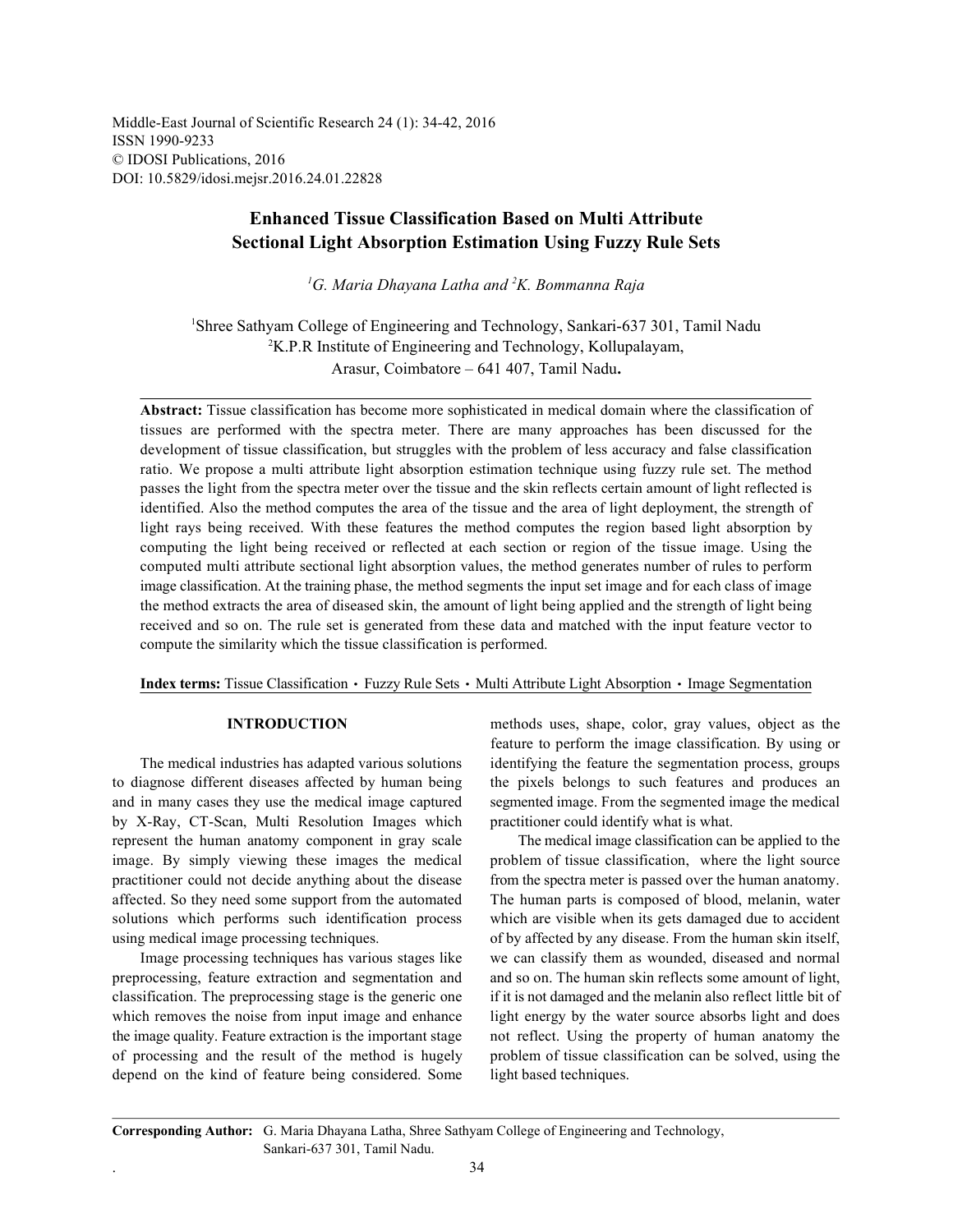more samples to be trained because, in case of wound, the to public health and the economy [2], In the United States, skin color may be changed and the part of skin would chronic wounds affect 6.5 million patients. An estimated reflect only little amount of light. Also the amount of excess of US\$25 billion is spent annually on treatment of reflection and the strength of light source is depend on chronic wounds and the burden is rapidly growing due to the area of the skin being wounded or diseased. So in increasing health care costs, an aging population and a order to classify the tissue image efficiently, the method sharp rise in the incidence of diabetes and obesity has to train more samples in each class and can convert worldwide. In fact, chronic wound patients frequently the trained feature into rule sets. The fuzzy rule sets can suffer from "highly branded" diseases such as diabetes be adapted to the technique of tissue classification, by and obesity. This seems to have overshadowed the training more samples and based on the features of the significance of wounds per se as a major health problem. tissue and the light being absorbed, reflected. The need for post-surgical wound care is sharply on the

attributes of the tissue like, area of overall skin, area of significance not only in a war setting but also in homeland skin, area of melanin, area of water, color values of skin preparedness against natural disasters as well as against region, amount of light passed, amount of light being terrorism attacks. reflected, strength of light passed and reflected. By Segmentation and analysis of the tissue composition generating rule based on the mentioned features or of dermatological ulcers [3], propose color imaging and values, the classification of image can be performed in image processing methods. Methods considering the efficient manner. bottom tissues are proposed for the segmentation of a

discussed earlier for the classification of tissue and we hyperkeratotic tissue (callous). Tests with 172 images and

Evaporative Ionization Mass Spectrometry [1], is an tissue composition. In retrospective analysis, the emerging technique that allows near–real-time dermatologist indicated that the results were accurate for characterization of human tissue in vivo by analysis of the 31.4% and acceptable for 14% of the images. Comparison aerosol ("smoke") released during electrosurgical between the lesion area obtained automatically and the dissection. The coupling of REIMS technology with same lesion region manually drawn by a dermatologist electrosurgery for tissue diagnostics is known as the indicated an average superposition of 0.61. intelligent knife (iKnife). This study aimed to validate the Towards a comprehensive assessment of woundtechnique by applying it to the analysis of fresh human composition using color-image processing [4], reports the tissue samples ex vivo and to demonstrate the results of our work on assessing wound-composition translation to real-time use in vivo in a surgical based on color-image processing. A knowledge-base environment. A variety of tissue samples from 302 (reference-clusters in the 3D color space) of different patients were analyzed in the laboratory, resulting in categories of wound-tissue and pigmentation was built, 1624 cancerous and 1309 noncancerous database entries. using about 9000 pixels from 48 images of various The technology was then transferred to the operating wounds. The HSI model was used for the purpose. We theater, where the device was coupled to existing address 8 categories of wound-tissue and pigmentation, electrosurgical equipment to collect data during a total of many more than those reported so far in the literature. The 81 resections. Mass spectrometric data were analyzed knowledge base was used subsequently for assessing using multivariate statistical methods, including principal wound-composition, through classification based on components analysis (PCA) and linear discriminant Mahalanobis distance. The results of experiments to test analysis (LDA) and a spectral identification algorithm the efficacy of the algorithm are encouraging. using a similar approach was implemented. The REIMS Automated leukocyte recognition using fuzzy approach differentiated accurately between distinct divergence [5], introducing an automated approach to histological and histopathological tissue types, with leukocyte recognition using fuzzy divergence and malignant tissues yielding chemical characteristics modified thresholding techniques. The recognition is specific to their histopathological subtypes. done through the segmentation of nuclei where Gamma,

For the problem of tissue classification, it requires Human skin wounds: a major and snowballing threat The fuzzy rule can be generated by including multiple rise. Emergency wound care in an acute setting has major

**Related Works:** There are many approaches has been granulation, yellow fibrin, black scar and white discuss few of them here in this section. comparison with visual analysis by a dermatologist Intraoperative Tissue Identification Using Rapid indicated an average root-mean-squared error of 22.7% in given image into regions corresponding to red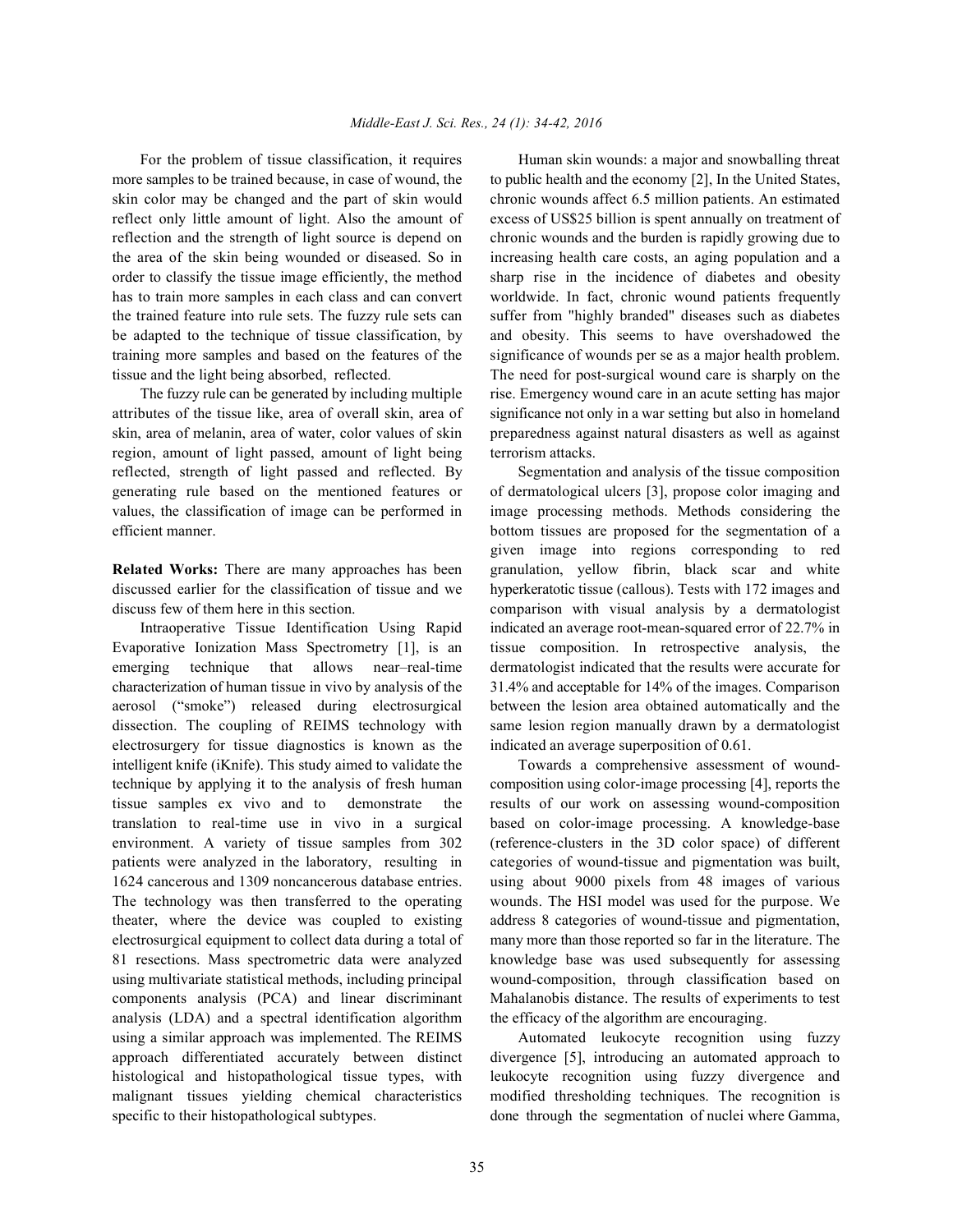are studied for the image pixels. It is in fact found that (SVM), were trained and tested for wound tissue Cauchy leads better segmentation as compared to others. classification in different CW images. The performance of In addition, image thresholding is modified for better the wound area segmentation protocol was further recognition. Results are studied and discussed. validated by ground truth images labeled by clinical

Robust tissue classification for reproducible wound experts. assessment in telemedicine environments [6], introduce Automated Classification of Glandular Tissue by the key steps including color correction, merging of expert Statistical Proximity Sampling [9], circumvent the problem labeling and segmentation-driven classification based on by an implicit representation that is both robust and support vector machines. The tool thus developed highly descriptive, especially when combined with a ensures stability under lighting condition, viewpoint and multiple instance learning approach to image camera changes, to achieve accurate and robust classification. The new feature method is able to describe classification of skin tissues. Clinical tests demonstrate tissue architecture based on glandular structure. It is that such an advanced tool, which forms part of a based on statistically representing the relative distribution complete 3-D and color wound assessment system, of tissue components around lumen regions, while significantly improves the monitoring of the healing preserving spatial and quantitative information, as a basis process. It achieves an overlap score of 79.3 against for diagnosing and analyzing different areas within an 69.1% for a single expert, after mapping on the medical image. We demonstrate the efficacy of the method in reference developed from the image labeling by a college extracting discriminative features for obtaining high of experts. classification rates for tubular formation in both healthy

Disease Diagnosis [7], propose a new method for Lung in Gleason and tubule-based Elston grading. The tissue Classification using Patch adaptive sparse proposed method may be used for glandular approximation with two feature descriptors is proposed. classification, also in other tissue types, in addition to Operator assisted classification methods are impractical general applicability as a region-based feature descriptor for large amounts of data. High resolution Computed in image analysis where the image represents a bag with Tomography images contain a noise caused by operator a certain label (or grade) and the region-based feature performance which can lead to serious inaccuracies in vectors represent instances. classification. We design two new feature descriptors for All the above discussed approaches has the problem higher feature descriptiveness, namely the rotation- of poor classification accuracy and produces more false invariant Gabor-local binary patterns (RGLBP) texture positive results and produces more false indexing. descriptor and multi-coordinate histogram of oriented gradients (MCHOG) gradient descriptor. Each image patch **Proposed Method:** The proposed multi attribute sectional is then labeled based on its feature approximation from light absorption estimation based tissue classification has reference image patches. Decision making was performed the following stages namely preprocessing, segmentation, in two steps i) Feature extraction using the two feature rule generation, tissue classification. We discuss each of descriptors ii) classification using Patch adaptive sparse the functional modules in detail in this section. approximation.

Reproducible Chronic Wound Assessment [8], the red- image quality is improved by performing histogram green-blue () wound images grabbed by normal digital equalization which enhances the contrast and quality of camera were first transformed into (hue, saturation and the image. The enhanced image is applied with intensity) color space and subsequently the "" segmentation process. The segmentation is performed component of color channels was selected as it provided using the color values of each pixel, the segmentation higher contrast. Wound areas from 6 different types of approach uses multiple threshold values. The input image CW were segmented from whole images using fuzzy pixels are identified and their red intensity value is used to divergence based thresholding by minimizing edge perform segmentation. If the red intensity is higher than ambiguity. A set of color and textural features describing particular threshold then it is considered as a different granulation, necrotic and slough tissues in the segmented class. Also the method used other two threshold values wound area were extracted using various mathematical to group normal tissue pixels and diseased pixel. The techniques. Finally, statistical learning algorithms, namely, segmented image is used to generate the fuzzy rule sets.

Gaussian and Cauchy type of fuzzy membership functions Bayesian classification and support vector machine

Feature Based Classifiation of Lung Tissues for Lung and cancerous tissue, which is an important component

In Automated Tissue Classification Framework for **Preprocessing:** At the preprocessing stage the input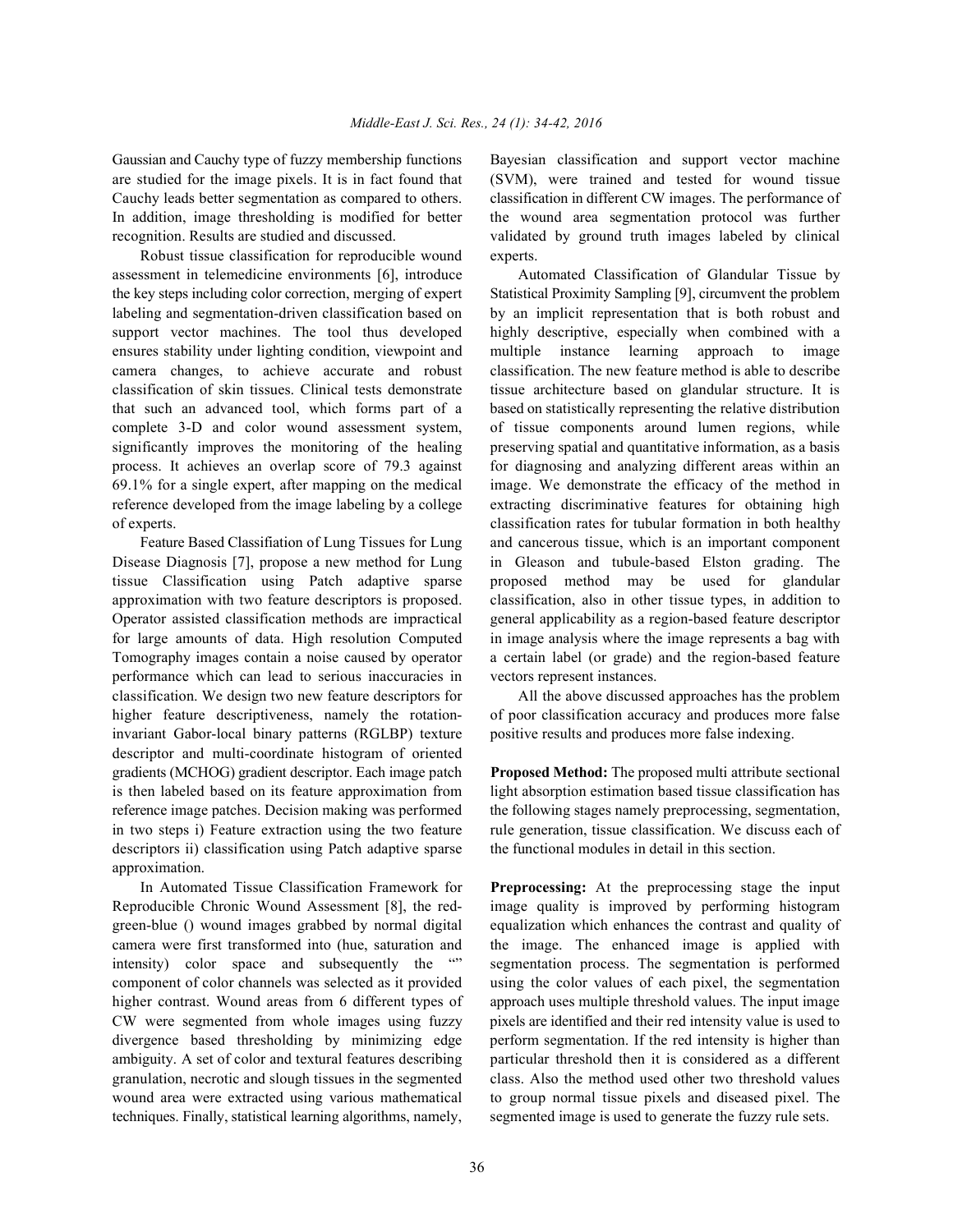



Fig. 1: Proposed System Architecture

```
Procedure:
Input: Tissue Image Timg
Output: Segmented image Timg.
Start
     Identify set of all unique intensity values of image Timg.
         Iv = \Sigma IntensityValues(Timg)\BoxIv
    For each intensity value Iv_i from Iv
         Compute probability distribution pdf = \frac{\sum P_i(Timg)}{=}==1vi
                                                       Size(1v)Restore the image pixel according to pdf.
    End.
     Extract the red layer from the image Timg.
         \text{R1} = \text{Timg}(:,:, 3).Find the unique intensity values from Rl.
         RIv = \Sigma IntensityValues(Rl) \Box RIv
     Initialize segmentation thresholds NTh,DTh,WTh.
    For each pixel P_i from Timg
         If P_i(Timg).Intensity>(NTh+10)
                   Assign to class A.
         If P_i(Timg).Intensity < (NTh+50)
                   Assign Class B.
         If P_i(Timg).Intensity < (NTh+100)
                   Assign Class C.
```
End

Stop

The above discussed algorithm performs the segmentation of input tissue image and groups different pixels according to the red color intensity values.

The Figure 1, shows the architecture of the proposed approach and shows the functional components of the proposed system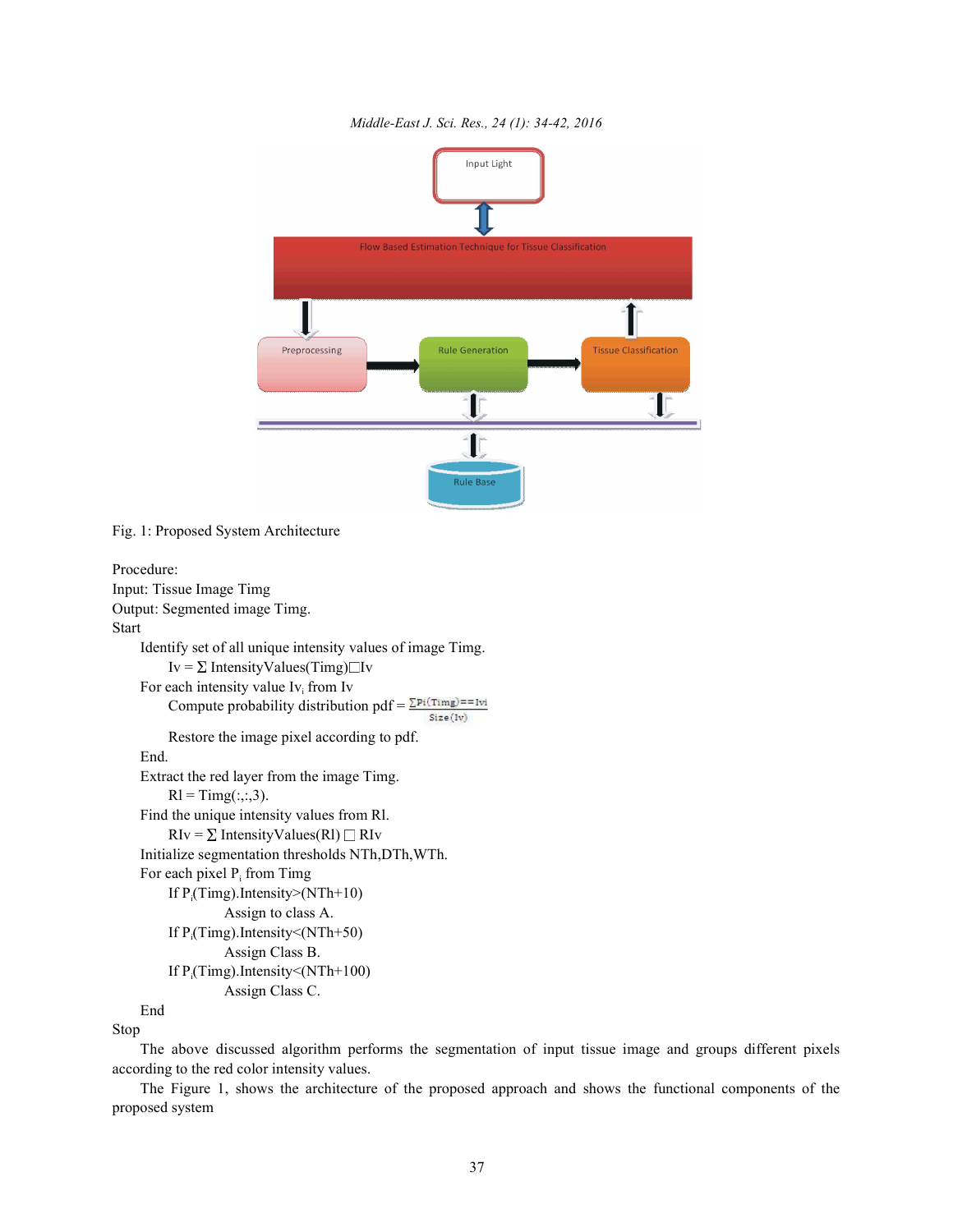### *Middle-East J. Sci. Res., 24 (1): 34-42, 2016*

**Rule Generation:** The method generates the rule according to the feature extracted from the image as well as the factor of light being reflected by the human tissue. The method generates infrared light from halogen lamp and applied through the human tissue. The light reflected from the tissues are collected using the spectrometer panel. The method generates number of small scale image and for each section the method computes the amount of light being reflected and the type of tissue identified in the section. The extracted feature is generated as a rule and added to the rule set.

Procedure: Input : Segmented Image Simg. Output: Rule Ri Start Capture Image Img. Preprocess the image Img. Initialize box size X. Generate Integral Image IImg =  $\Sigma$  Images(Img)/X Initialize Spectrometer, Input Strength Ips, reflection strength rs. Pass halogen light Receive reflection light through spectrometer. Ips= $\int H(l) \times T$  H- Strength of light from halogen T – Time duration. Compute reflection strength Rs.  $Rs = \int H(l) - \phi(M+B+W) \times A(MBW)$  M- Melenin B-Blood W-Water A – Area affected by MBW For each integral image  $I_i$  from IImg Compute light reflection rate Lrr = Generate Rule  $\text{Ri} = \{ \text{ A, Lrr, A. Type}, \ldots \}.$  End Stop

The above discussed algorithm uses the preprocessing stage and extract the features from the image and the light wave collected by the spectrometer.

**Tissue Classification:** The tissue classification is performed, using the rule set generated and the segmented image features. The method reads the rule set and the segmented image and performs the rule generation for the segmented image. Then with the rule set available, using all the rule available for each class of the tissue image, it computes the overall reflection factor. Then for the input image it computes the rule generation and then computes the overall reflection factor for the input image. By using both the measures, if the overall reflection factor of the input image falls within the range of the reflection factor of any class then it is assigned with the class.

Procedure: Input: Rule Set Rs, Segmented Image Simg. Output: Class C. **Start** For each class of rule from rule set Collect the rules from the rule set.  $CRS = \Sigma \text{ Rules}(Ci)$  Rs For each Rule Ri from CRS For each section Si from Ri Compute Overall Reflection Factor ORF.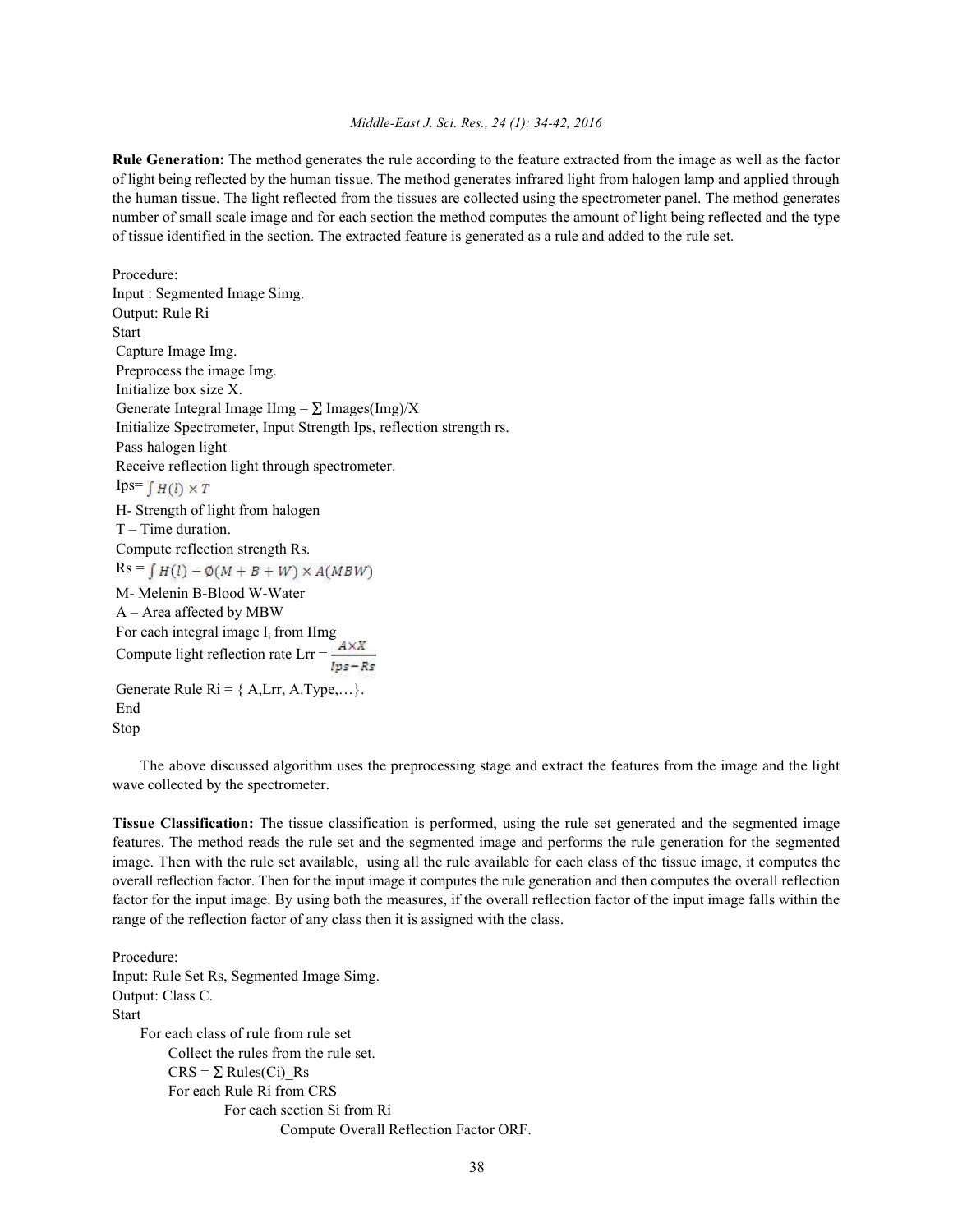$$
ORF = \frac{\sum Ri(Si)}{size(Ri)}
$$

End

For each section Si from Ri

Compute average reflection factor  $Arf = \frac{\sum ORF}{size(Ri)}$ 

End

End

End

Read Input Image Simg. Generate Rule Rp. For each class Ci For each section Si Compute cumulative reflection factor Crf.  $Crf = \sum arf(Ci(Si))$ -ReflectionFactor(si) $\sum Arf(Ci(Si))$ -ReflectionFactor(si)

End

End

Choose the Most close reflection class  $= Class(Min(Crf))$ . Stop

The above discussed algorithm performs tissue classification using the fuzzy rule set and the intensity based segmentation algorithm.

### **RESULTS AND DISCUSSION**

The proposed multi attribute sectional light absorption based tissue classification using fuzzy rule sets has been implemented and evaluated for its effectiveness in different ways. The proposed method has used light rays from halogen lamps and with various strength of wavelength from 600 nm to 1000 nm. The approach has been implemented in the scientific tool Matlab and for the evaluation the method has considered different skin types namely Normal skin, wounded skin, burned skin and diseased skin.

The Table:1, shows the test results of various properties of optical lights which is generated on a normal skin.

The transmittance value is computed by comparing the intensity values of incident light and transmitted light. It has been calculated according to Beer's law as follows:

$$
Transmittance Tr = I / Io
$$
 (1)

where I- transmitted light and Io – incident light.

Similarly the absorption property represents the amount of light absorbed by the skin. It is calculated as follows:

|               | Proposed Method |            |         |
|---------------|-----------------|------------|---------|
| Wavelength nm | Transmittance   | Absorption | Scatter |
| 600           | 77              | 0.132      | 0.10    |
| 700           | 79              | 0.124      | 0.09    |
| 800           | 82              | 0.098      | 0.071   |
| 900           | 88              | 0.0621     | 0.061   |
| 1000          | 92              | 0.0513     | 0.051   |

Table2: Comparison of results with different skins

Table1: Forearm Obtained by proposed method

| Types of skin | Absorbed Light nm | Reflected Light nm |  |
|---------------|-------------------|--------------------|--|
| Normal Skin   | 110               | 890                |  |
| Burned Skin   | 720               | 280                |  |
| Wounded Skin  | 670               | 330                |  |
| Diseased Skin | 590               | 410                |  |

$$
Absorption Ab = 2-log_{10} \times \left(\frac{l}{l_0} \times 100\right) \tag{2}
$$

The Table 2, shows the comparison of results produced on various skins by the proposed method, with the constant light with the wavelength 1000 nm.

The Figure 2, shows the result of burned skin image produced by the proposed method and it has been tagged as a diseased one. The depth of burn is computed as follows:

Depth of burn DB = 
$$
\int_{t_2}^{L} \times (L \times W)
$$
 (3)

L – length of the image, W-width of the image.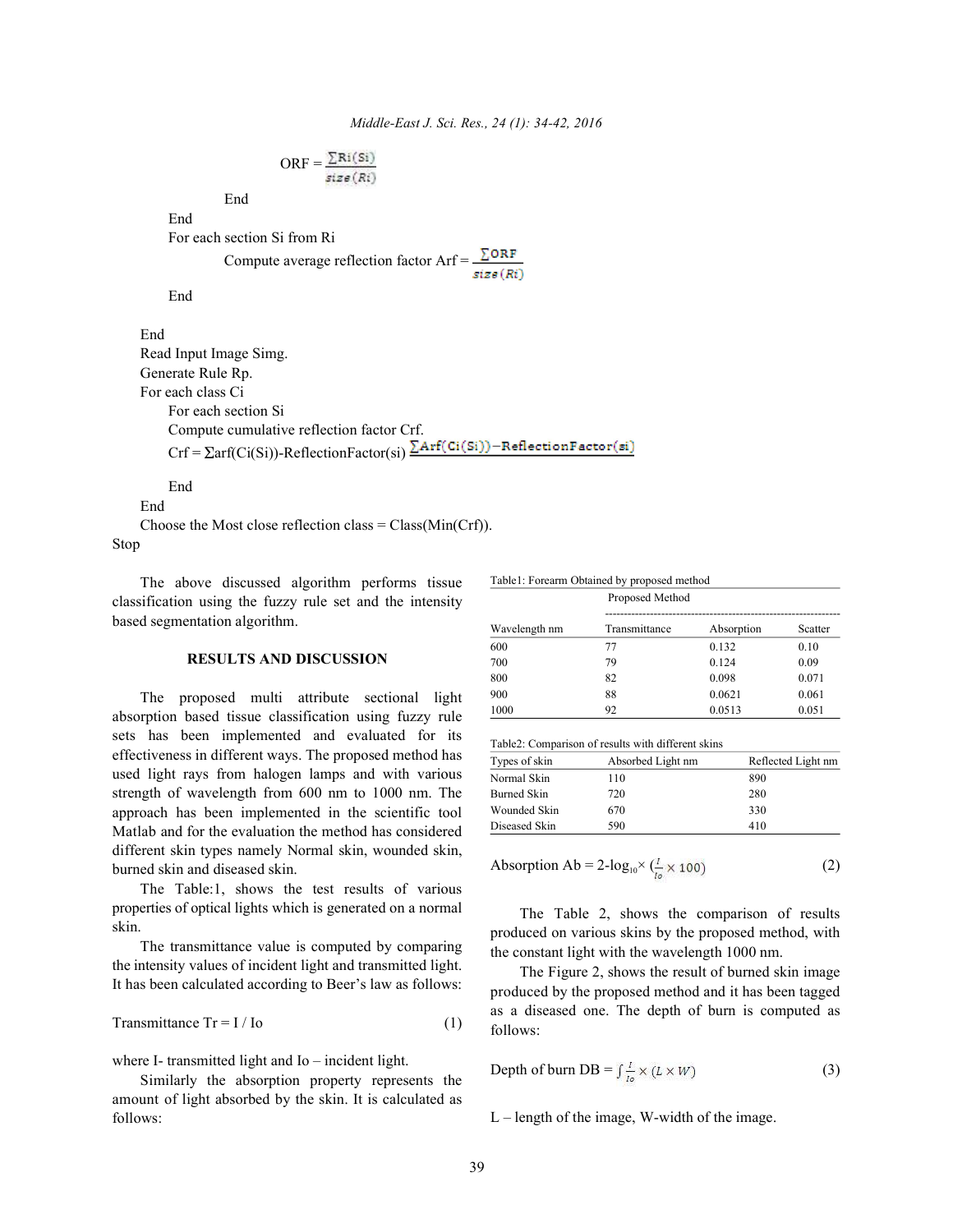| Test                   | Tissue Classification Based on Multi Attribute Sectional Light Absorption Estimation Using<br><b>Fuzzy Rule Sets</b> |                 | $\mathbf{x}$<br>$\blacksquare$ |  |
|------------------------|----------------------------------------------------------------------------------------------------------------------|-----------------|--------------------------------|--|
| SELECT INPUT IMAGE     | C: \Users\Admin\Deskto<br>Browse                                                                                     | Process         |                                |  |
|                        |                                                                                                                      |                 |                                |  |
| <b>INPUT IMAGE</b>     | EDGE DETECTED                                                                                                        | SEGMENTED IMAGE |                                |  |
| <b>Diseased Tissue</b> |                                                                                                                      |                 |                                |  |

*Middle-East J. Sci. Res., 24 (1): 34-42, 2016*

Fig. 2: snapshot of result produced on burned skin



Fig. 3: Snapshot of result produced on wounded skin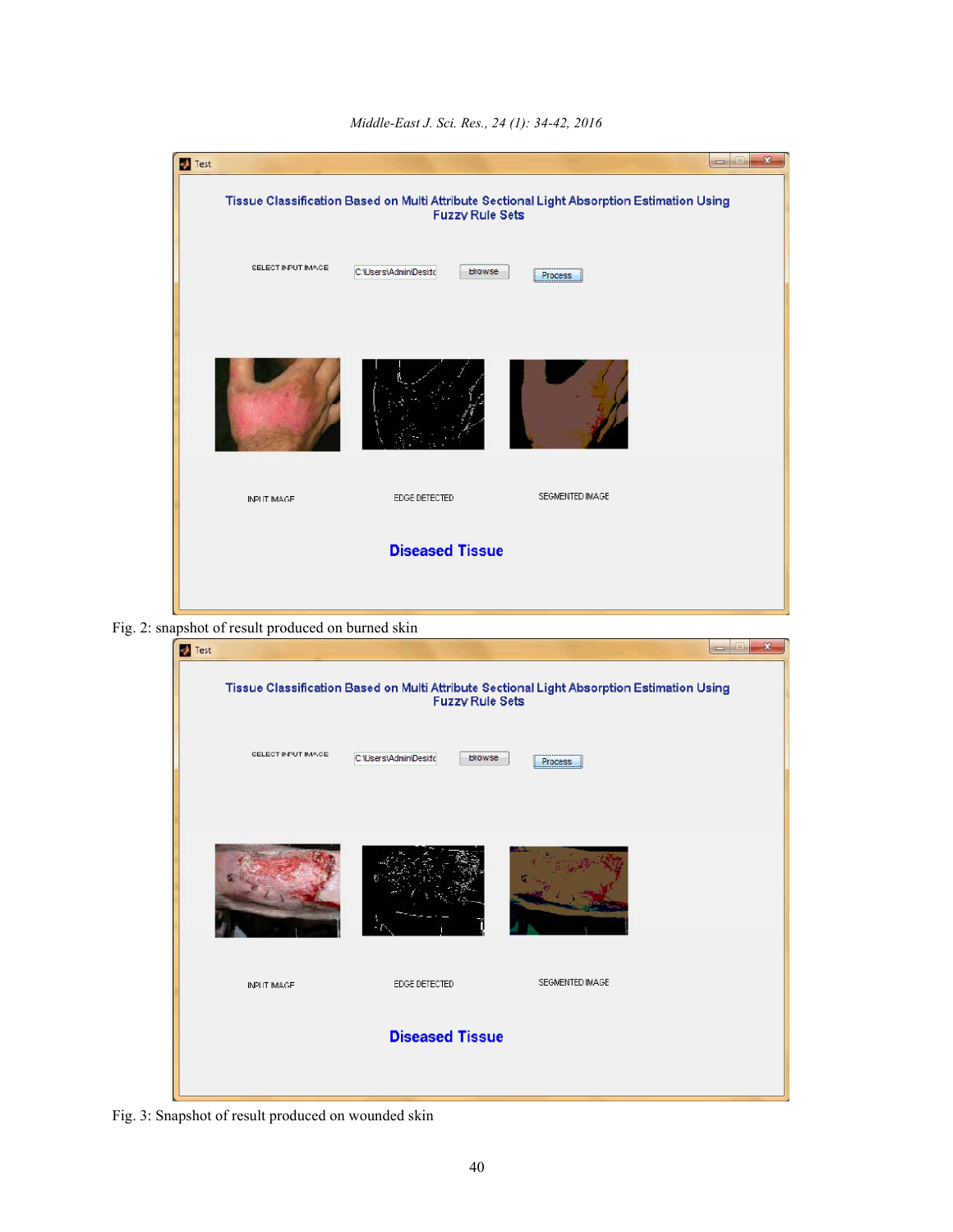*Middle-East J. Sci. Res., 24 (1): 34-42, 2016*



Graph1: Comparison of error rate produced at different nm.



**Classification Accuracy** 

Graph 2: Comparison of classification accuracy



## **False Classification Ratio**

Graph 3: Comparison of false classification ratio

proposed method on a given image with the optical light proposed method at different wavelength of light and it of wavelength 1000 nm. It shows that the method has shows that the error rate is reduced when the wavelength classified the image as diseased one. is increased.

Area of wound Aw = 
$$
\int \frac{Absorption}{wavelength} \times (L \times W)
$$
 (4)

L – length of the image, W-width of the image.

The Figure 3, shows the result produced by the The Graph 1, shows the error rate produced by the

The wounded image is identified as a diseased image The Graph 2 shows the comparative result on and the area of wound is calculated as follows: classification accuracy produced by different methods and it shows clearly that the proposed method produces more efficiency than other methods.

> The Graph 3, shows the comparative result on false classification ratio produced by different methods and it